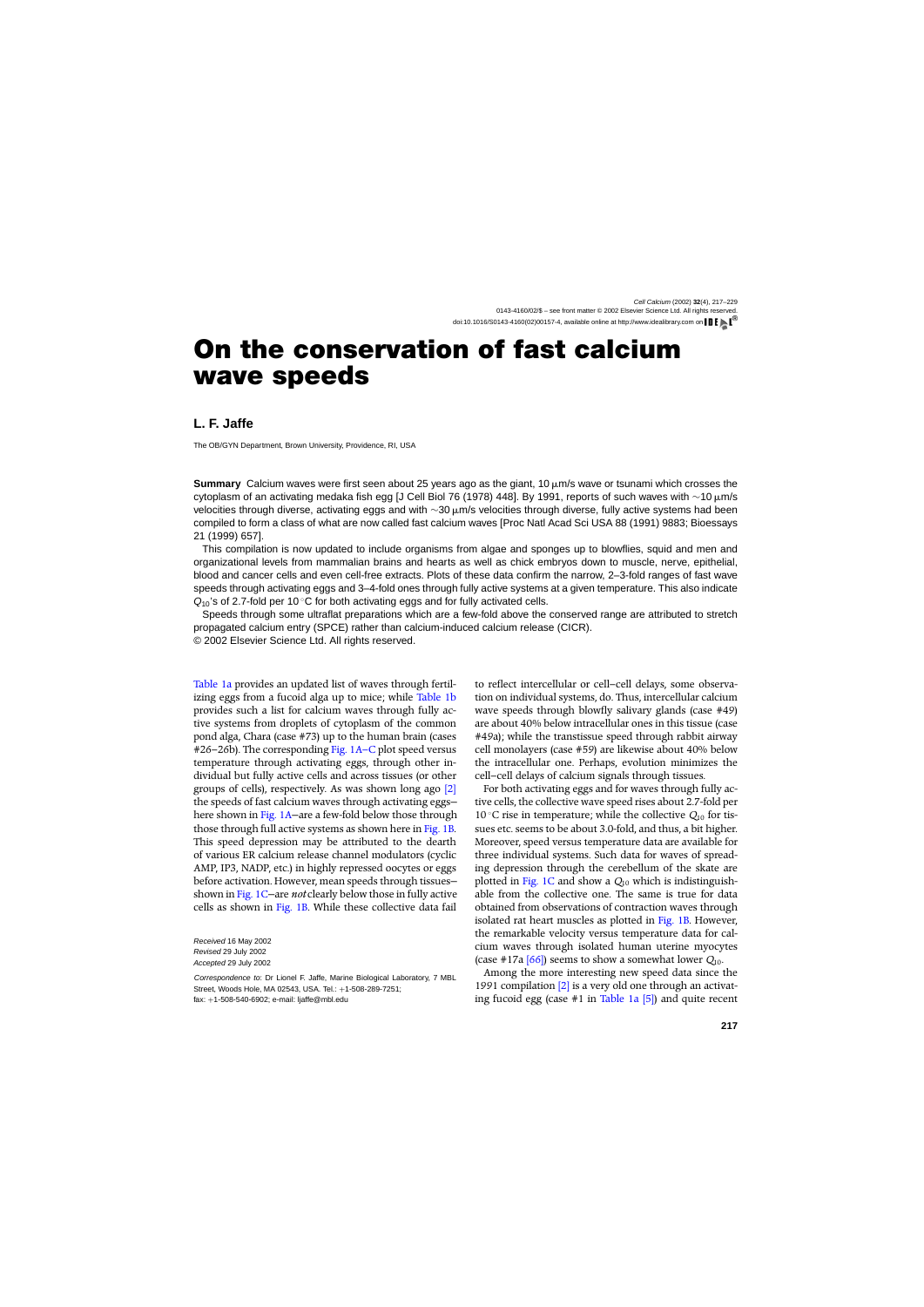<span id="page-1-0"></span>**Table 1a** A list of fertilization waves with known speeds

| Case            | Group            | Genus            | $\mu$ m/s at $^{\circ}$ C | Indicator        | Reference |
|-----------------|------------------|------------------|---------------------------|------------------|-----------|
| 1 <sup>a</sup>  | Fucoid algae     | Cystoseira       | 5 at 18                   | Secretion        | [5]       |
| 2               | Sponges          | Tetilla          | 9 at 19                   | Secretion        | [6]       |
| 3 <sup>b</sup>  | Crustacea        | Marine shrimp    | 20 at 22                  | Fluo-3           | [7]       |
| 5               | Echinoderms      | Arbacia          | 12 at 26                  | Secretion        | [8]       |
| 6               |                  | Comanthus        | 6 at 24                   | Secretion        | [9]       |
| 7               |                  | Psammechinus     | 8 at 18                   | Secretion        | [10]      |
| 8               |                  | S. drobechiansis | 3 at 8                    | Secretion        | [11]      |
| 9               |                  | S. purpuratus    | 6 at 16                   | Secretion        | [12]      |
| 10              |                  | Asterias         | 6 at 18                   | Aequorin         | [13]      |
| 11              |                  | Arbacia          | 14 at 19                  | Aequorin         | $[14]$    |
| 12              |                  | Scaphechinus     | 10 at 23                  | Aequorin         | [15]      |
| 13              |                  | Lytechinus       | 8 at 16                   | Aequorin         | [16]      |
| 14              |                  | Lytechinus       | 11 at 18                  | Fura-2           | $[17]$    |
| 16              |                  | Clypeaster       | 16 at 25                  | Fluo-3           | [18]      |
| 17              |                  | Pisaster         | 6 at 14                   | Calcium green    | [19]      |
| 18              | <b>Tunicates</b> | Phallusia        | 13 at 20                  | Aequorin         | [20]      |
| 18a             |                  | Ciona            | 10 at 25                  | Fura-2           | [21]      |
| 18 <sub>b</sub> |                  | Ciona            | 11 at 20                  | Ca green dextran | [22]      |
| 19              | Hemichordates    | Sacoglossus      | 8 at 23                   | Secretion        | [23]      |
| 20              | Lamprey fish     | Lampetra         | 6 at 18                   | Secretion        | [24]      |
| 21              | Bony fish        | Perca            | 7 at 17                   | Secretion        | $[25]$    |
| 22              |                  | Gasterosteus     | 8 at 20                   | Secretion        | [26]      |
| 25              |                  | <b>Pungitius</b> | 9 at 18                   | Secretion        | [27]      |
| 26              |                  | Medaka           | 13 at 26                  | Aequorin         | $[1]$     |
| 26a             |                  | Medaka           | $\sim$ 12 at 26           | Aequorin         | [28]      |
| 27              | Frogs            | Rana             | 20 at 22                  | Secretion        | [29]      |
| 28              |                  | Xenopus          | 8 at 22                   | Aequorin         | [30]      |
| 29              |                  |                  | 10 at 22                  | Electrodes       | [31]      |
| 30              |                  |                  | 8 at 24                   | Calcium green    | [32]      |
| 30a             |                  |                  | 8 at 20                   | Calcium green    | [33]      |
| 31              |                  |                  | 9 at 22                   | Indo-1 dextran   | [34]      |
| 32              | Rodents          | Hamster          | 22 at 31                  | Aequorin         | $[35]$    |
| 33              |                  | Mouse            | 31 at 32                  | Green-1 dextran  | [36]      |

a This value was obtained from Knapp's estimate that it takes an observed wave of surface roughness about a minute to cross the egg from the observed point of sperm fusion together with a 200  $\mu$ m figure for the diameter of the egg of Cystoseira barbata.  $<sup>b</sup>$  This unusual egg is naturally activated by the increase of Mg<sup>2+</sup> when it is shed into the sea rather than by sperm attachment which occurs</sup> soon thereafter.

ones for brain injury waves obtained via magnetic resonance imaging (MRI, cases #26a–28 in [Table 1b](#page-2-0) [\[79–83\]\)](#page-10-0) and for a cell-free extract made from pig skeletal muscle (case  $\#73$  in [Table 1b](#page-2-0) [\[139\]\).](#page-12-0) While most of the speeds are for waves propagated across cells, three (cases #48, 48a, and 73) are centripetal. Moreover, there is a hint of such an inwards wave during fertilization in the nemertian worm, *Cerebratulus* [\[19\]; w](#page-8-0)hile Stephano and Gould have claimed that the egg of the echiuroid worm, *Urechis* is activated by a *waveless* calcium pulse. However, their observations could be explained as reflecting an inward activation wave since protostome eggs like those of *Urechis* and *Cerebratulus* do seem to be activated in this way [\[141\].](#page-12-0)

With some exceptions discussed below (and with due regard for experimental error) the accumulated speed data continue to remain within a 2–3-fold range for ones through activating eggs at a given temperature and a 3–4-fold one for fully active systems, likewise at a given temperature. The narrowness of these ranges may be best appreciated when one considers the nearly billion-fold range of the four main classes of calcium waves as shown in [Fig. 2.](#page-8-0)

These exceptions are in the data points marked by triangles  $(\triangle)$ , in [Fig. 1B](#page-5-0) and lie at speeds which are 2–3-fold above the generally conserved range. Most of these are listed under *ventriculocytes* which, in turn, are listed under adult muscle in [Table 1b.](#page-2-0) These are artificial cells created by dissociating the ventricles of adult rodent hearts. Most (but not necessarily all) of them are likely to come from the relatively massive working muscles of the heart rather than its specialized conductive tissues. Importantly, they are only a few microns high (if the order of 10-m wide and 100-m long) *and* riddled with invaginating t-tubules so that most of their cytoplasm lies within a micron of the plasmalemma. Furthermore, they exhibit all of the well known phenomena of waves propagated through excitable living systems (such as origin anywhere and self-annihilation when two meet) plus the strange—and perhaps revealing—phenomenon of helical waves [\[142,143\].](#page-12-0)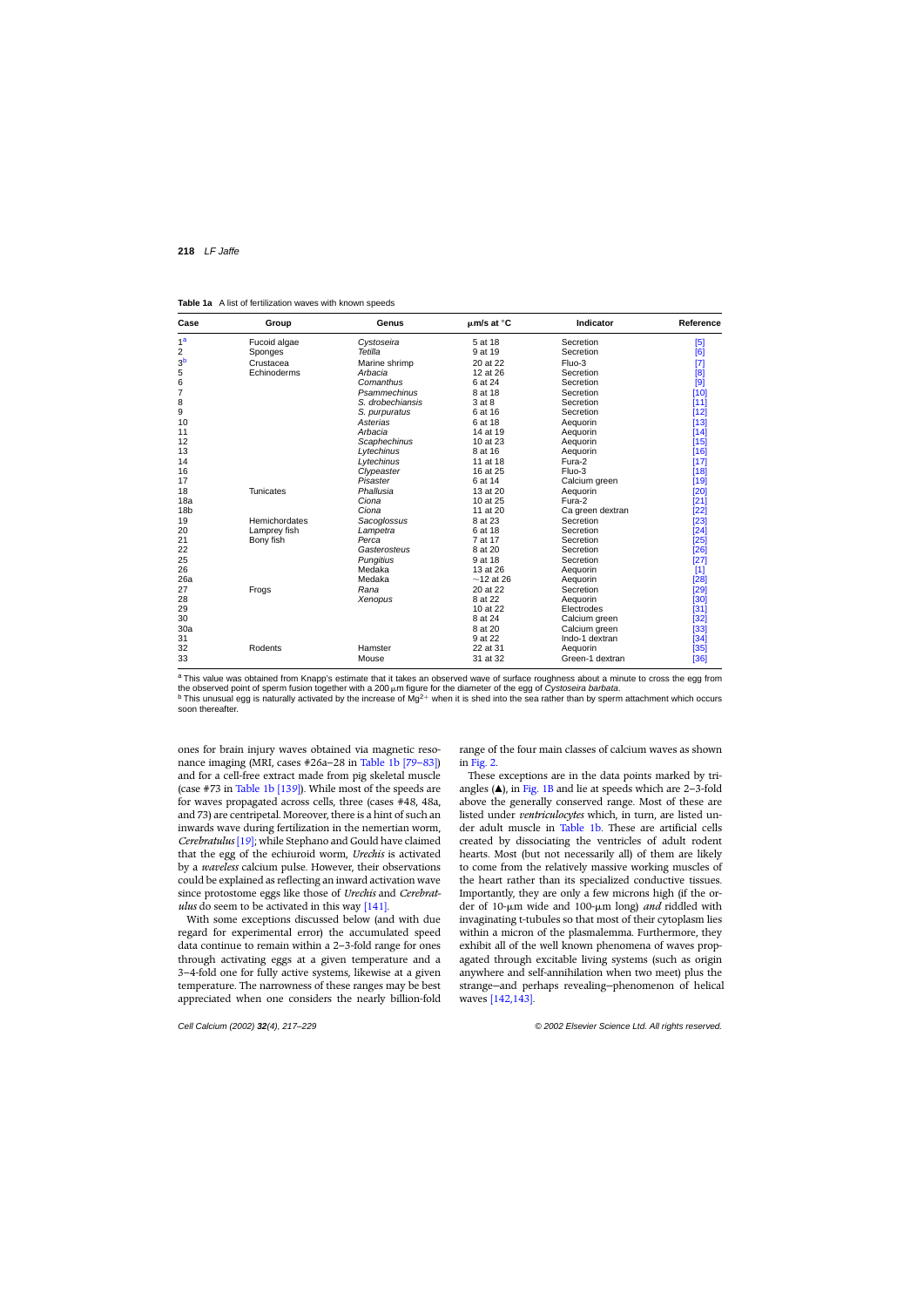| <b>Type</b>  | #               | Group and system                                                                                    | µm/s at °C                                        | Indicator        | Reference |
|--------------|-----------------|-----------------------------------------------------------------------------------------------------|---------------------------------------------------|------------------|-----------|
|              |                 | From oogenesis through pattern formation                                                            |                                                   |                  |           |
| С            | 1               | Amphibia, Xenopus stage 5 oocyte                                                                    | 25 at 19                                          | Fluo-3           | $[37]$    |
| $\mathsf{C}$ | 1a              |                                                                                                     | 25 at 24                                          | Calcium green    | $[38]$    |
| $\mathsf C$  | 1 <sub>b</sub>  |                                                                                                     | 21 at room                                        |                  | [39]      |
|              |                 |                                                                                                     | temperature                                       |                  |           |
|              |                 |                                                                                                     |                                                   | Ca green dextran | [41]      |
|              |                 |                                                                                                     |                                                   | Calcium green    | [40]      |
| C            | 2               | Annelids, Chaetopterus zygote                                                                       | 30 at room                                        | Aequorin         | $[42]$    |
|              |                 |                                                                                                     | temperature                                       |                  |           |
| С            | 3               | Nemerteans, Cerebratulus zygote                                                                     | 24 at 14                                          | Dextranned       | $[19]$    |
|              |                 |                                                                                                     |                                                   | fluorescents     |           |
|              |                 |                                                                                                     | From author's Fig. 11g                            |                  |           |
|              |                 |                                                                                                     |                                                   |                  |           |
| C            | 4               | Tunicates, Phallusia zygote                                                                         | 25 at 20                                          | Aequorin         | [20]      |
| С            | 4a              | Ciona                                                                                               | 24 at room                                        | Ca green dextran | $[43]$    |
|              |                 |                                                                                                     | temperature                                       |                  |           |
| C            | 5               | Rodents, hamster zygote                                                                             | 50 at 31                                          | Aequorin         | $[35]$    |
| $\mathsf C$  | 5a              | Mouse zygote                                                                                        | 20 at 32                                          | Fluorescents     | [36]      |
| C            | 6               | Human, sperm injected egg                                                                           | >51 at 37                                         | Fluo-3 AM        | $[44]$    |
| Τ            | 7               | Birds, chick streak stage                                                                           | 33 at 37                                          | Contraction      | $[45]$    |
| Т            | 7a              |                                                                                                     | 40 at 38                                          |                  | $[46]$    |
| T            | 8               | Fish, medaka shield stage                                                                           | 33 at room                                        | Contraction      | $[47]$    |
|              |                 |                                                                                                     | temperature                                       |                  |           |
|              |                 |                                                                                                     |                                                   |                  |           |
|              |                 | Adult muscle (all of this muscle data is intracellular)                                             |                                                   |                  |           |
| С            | 9               | Crustacea, crayfish skeletal                                                                        | 23 at $\sim$ 20                                   | Contraction      | [48]      |
|              | 10              | Frog, whole skeletal                                                                                | 34 at 25                                          | Fluo-3 AM        | $[49]$    |
|              | 11              | Rodents, whole heart                                                                                | 80 at 37                                          | Fluo-3 AM        | $[50]$    |
|              | 12              | Heart muscle                                                                                        | 33 at 23                                          | Contraction      | $[51]$    |
|              |                 |                                                                                                     | 74 at 30                                          |                  |           |
|              |                 | Heart muscle                                                                                        |                                                   |                  |           |
|              | 12a             |                                                                                                     | 30 at 33                                          | Fluo-3           | $[52]$    |
|              | 13              | Venous muscle                                                                                       | 20 at 25                                          | Fluo AM          | $[53]$    |
|              | 14              | Vascular muscle cell line                                                                           | 16 at 19                                          | Fura-2           | $[54]$    |
|              |                 | Ventriculocytes with wave speeds in the conserved range                                             |                                                   |                  |           |
|              | 15              | Rat, loosely attached                                                                               | 91 at 37                                          | Contraction      | $[55]$    |
|              | 15a             | Loosely attached                                                                                    | 113 at 33                                         | Contraction      | [51]      |
|              | 15 <sub>b</sub> | Loosely attached <sup>a</sup>                                                                       | $\sim$ 100 at 37                                  | Fura-2 AM        | [56]      |
|              | 15 <sub>c</sub> | Slippery support                                                                                    | $\sim$ 50 at 36                                   | Fura-2 AM        | $[57]$    |
|              | 15d             | Slippery support [57a]                                                                              | 103 at 37                                         | Fluo-3 AM        | [58]      |
|              | 15dd            | Wave precedes contraction <sup>b</sup>                                                              | 76 at $\sim$ 28                                   | Fura-2 AM        | [60]      |
|              |                 |                                                                                                     | 32 at 22                                          |                  |           |
|              | 16              | Guinea pig; non-contracting                                                                         |                                                   | Fluo-3           | $[59]$    |
|              |                 |                                                                                                     | Ventriculocytes with anomalously high wave speeds |                  |           |
|              | 15e             | Rat, loosely attached                                                                               | 75 at 23                                          | Contraction      | [56]      |
|              | 15f             | Tightly attached via Fig. 2 of [60]                                                                 | 116 at $\sim$ 28                                  | Fura-2 AM        | [60]      |
|              | 15g             | Tight(?) since serum free                                                                           | $~100$ at 21                                      | Fluo-3           | [61]      |
|              | 15h             | Tight(?) since serum free                                                                           | 76 at 21                                          | Fluo-3 AM        | [62]      |
|              | 151             | Tight(?) since serum free                                                                           | 111 at 25                                         | Fluo-3 AM        | [64]      |
|              | 16 <sub>b</sub> | Guinea pig (high $[K^+]_0$ ), tight(?)                                                              | 60 at 23                                          | Fluo-3 AM        | [63]      |
|              |                 | since serum free                                                                                    |                                                   |                  |           |
|              | 17              | Human uterine myocyte                                                                               | 18 at 23                                          | Ca green 1-AM    | [65]      |
|              |                 | This value is for the so-called near wave speed within 100 $\mu$ m of the initiating touch stimulus |                                                   |                  |           |
|              | 17a             |                                                                                                     |                                                   |                  |           |
|              |                 | Human uterine myocyte                                                                               | 10 at 19                                          | Ca green 1-AM    | [66]      |
|              |                 |                                                                                                     | 16 at 25                                          |                  |           |
|              |                 |                                                                                                     | 20 at 30                                          |                  |           |
|              |                 |                                                                                                     | 41 at 37                                          |                  |           |
|              | 18              | Mouse, cell line myotubes                                                                           | 35 at 24                                          | Fluo AM          | [67]      |
|              | 19              | Chick, leg myocytes                                                                                 | 70 at 24                                          |                  |           |
|              | 20              | Rabbit, colon myocyte                                                                               | 23 at 25                                          | Fura-2 AM        | [68]      |
|              |                 |                                                                                                     |                                                   |                  |           |
|              |                 | Neural systems: glial networks in healthy retinas (all are tissue data)                             |                                                   |                  |           |
| т            | 21              | Turtle near hatching retina                                                                         | 40 at 27                                          | Model            | [69]      |
|              | 22              | Chick, day 11 retina                                                                                | 130 at 35                                         | Calcium green    | $[70]$    |
|              | 23              | Mouse, day 17 retina                                                                                | 125 at 30                                         | Fura-2 AM        | [71]      |
|              | 24              | Ferret newborn retina                                                                               | $~110$ at 35                                      | Voltage          | $[72]$    |
|              | 24b             | Ferret newborn retina                                                                               | $\sim$ 110 at 31–34                               | Fura-2 AM        | $[73]$    |
|              | 24c             | Ferret newborn retina                                                                               | $~160$ at 31–34                                   | Fura-2 AM        | $[74]$    |
|              | 25              | Rat adult retina                                                                                    | 23 at 24                                          | Calcium green AM | $[75]$    |
|              | 25a             | Rat adult retina                                                                                    | 18 at 21                                          |                  | $[76]$    |
|              |                 |                                                                                                     |                                                   | Ca green-AM      |           |
|              | 25 <sub>b</sub> | Rat adult retina                                                                                    | 28 at 24                                          | Fluo-4 AM        | $[77]$    |

#### <span id="page-2-0"></span>Table 1b A list of fast calcium waves through fully active systems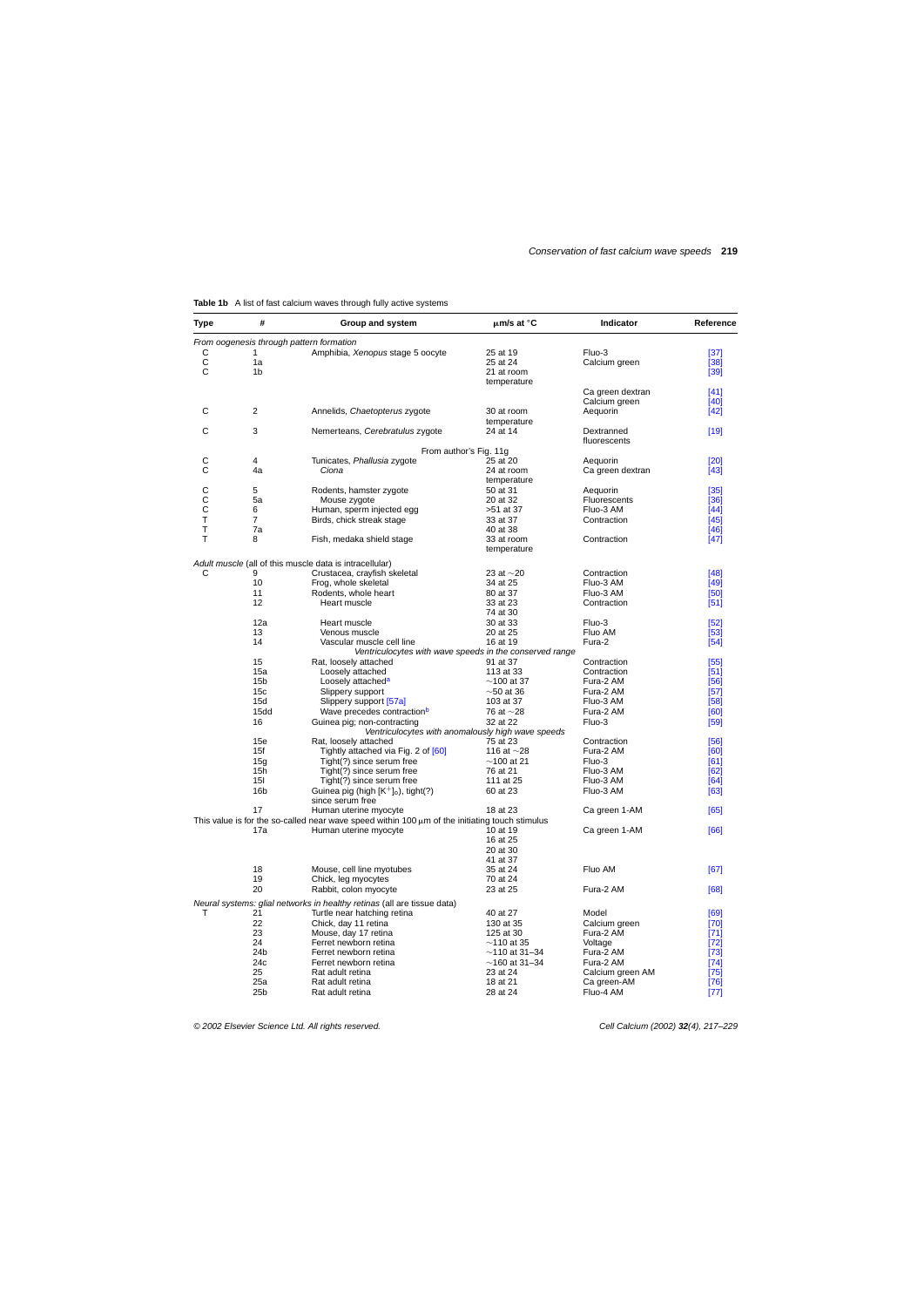#### **Table 1b** (Continued)

| <b>Type</b> | #                     | Group and system                                                                                                                                  | $\mu$ m/s at $\degree$ C | Indicator           | Reference |
|-------------|-----------------------|---------------------------------------------------------------------------------------------------------------------------------------------------|--------------------------|---------------------|-----------|
|             |                       | Neural systems: spreading depression or spreading convulsion in the brain                                                                         |                          |                     |           |
| т           | 26                    | Human migraine aura                                                                                                                               | 50 at 37                 | Scotoma             | $[78]$    |
|             | 26a                   | Human migraine aura                                                                                                                               | 68 at 37                 | MRI                 | $[79]$    |
|             | 26 <sub>b</sub>       | Human migraine aura                                                                                                                               | 58 at 37                 | MRI                 | [80]      |
|             | 27                    | Rat brain's cortex                                                                                                                                | 57 at 37                 | MRI                 | [81]      |
|             | 27a                   | Rat brain's cortex                                                                                                                                | 70 at 37                 | MRI                 | [82]      |
|             | 28                    | Whole cat's neocortex                                                                                                                             | 58 at 37                 | MRI                 | [83]      |
|             | 29                    | Rat neocortical slice                                                                                                                             | 34 at 33.5               | Intrinsic optical   | [84]      |
|             | 30                    | Rat hippocampal organ culture                                                                                                                     | 67 at 36                 | Fluo-3 AM           | [85]      |
|             | 30a                   | Rat hippocampal slice                                                                                                                             | 25 at 33.5               | Intrinsic optical   | [84]      |
|             |                       | The temperature may have been significantly lower than 33 in the reflectance images since enough time for the deeper parts of the slice to        |                          |                     |           |
|             |                       | warm up from 20 to 23 room temperature may not have been allowed                                                                                  |                          |                     |           |
|             | 30 <sub>c</sub>       | Rat hippocampal slice                                                                                                                             |                          |                     |           |
|             |                       |                                                                                                                                                   | 15 at 34.5               | Voltage             | [86]      |
|             | 31                    | Squid Loligo retina                                                                                                                               | 39 at 20                 | Voltage             | [87]      |
|             | 32                    | Squid Sepia retina                                                                                                                                | 30 at 20                 | Voltage             |           |
|             | 33                    | Frog retina                                                                                                                                       | 17 at 23                 | Scattered light     | [88]      |
|             | 34                    | Chick retina                                                                                                                                      | 62 at 30                 | Scattered light     | [89]      |
|             |                       | This may be the most accurate single value for the speed of spreading depression in the literature since it was got in entrapped waves, i.e.      |                          |                     |           |
|             |                       | by inducing circling depression in rings of isolated retinas which continued for about 30 revolutions at a constant speed                         |                          |                     |           |
|             | 34a                   | Chick retina                                                                                                                                      | 63 at 33                 | Scattered light     | [90]      |
|             | 35                    | Catfish cerebellum                                                                                                                                | 17 at 25                 | Voltage             | [91]      |
|             | 36                    | Cat cerebellum                                                                                                                                    | 150 at 38                | Voltage             |           |
|             | 37                    | Skate's cerebellum                                                                                                                                | 8 at 10                  | Voltage             | $[92]$    |
|             |                       |                                                                                                                                                   | 13 at 15                 |                     |           |
|             |                       |                                                                                                                                                   | 18 at 18                 |                     |           |
|             | 38                    | Rat's cerebellum                                                                                                                                  | 153 at 38                | Voltage             | $[93]$    |
|             | 39                    |                                                                                                                                                   |                          | Voltage             |           |
|             |                       | Intact young rabbit's cerebrum                                                                                                                    | 59 at 37                 |                     | $[94]$    |
|             |                       | In 3-4-week-old rabbits, the same speed is measured in cases of spreading convulsion as in ones of spreading depression                           |                          |                     |           |
|             | 39a                   | Intact rabbit's cerebrum                                                                                                                          | 50 at 33                 | Impedance           | $[95]$    |
|             |                       |                                                                                                                                                   |                          | tomography          |           |
|             | 40                    | Intact rat's neocortex                                                                                                                            | 110 at 37                | Voltage             | [96]      |
|             | 40a                   | Intact rat's neocortex                                                                                                                            | 47 at 38                 | Laser-Doppler       | $[97]$    |
|             | 41                    | Intact rat's hippocampus                                                                                                                          | 100 at 37                | Voltage             | [98]      |
|             | 42                    | Cavy's olfactory cortex                                                                                                                           | 60 at 30                 | Reflectance         | [99]      |
|             |                       | From my measurements on control images shown in Fig. 2 (65 $\mu$ m/s) of this paper and in Fig. 13 of [99a] (55 $\mu$ m/s)                        |                          |                     |           |
|             |                       | Neural systems: various intracellular waves                                                                                                       |                          |                     |           |
|             |                       |                                                                                                                                                   |                          |                     |           |
| С           | 43                    | Rat hippocampal slice intraglial                                                                                                                  | 15 at 21                 | Fluo-3 AM           | [100]     |
|             | 44                    | Rat hippocampal glial culture                                                                                                                     | 19 at room               | Fluo-3 AM           | [101]     |
|             |                       |                                                                                                                                                   | temperature              |                     |           |
|             | 44a                   | Rat hippocampal glial culture                                                                                                                     | 22 at room               | Fluo-3 AM           | [102]     |
|             |                       |                                                                                                                                                   | temperature              |                     |           |
|             | 45                    | Rat brain astrocyte culture                                                                                                                       | 13 at 22                 |                     | [103]     |
|             | 46                    | Rat PC-12 neuroblastoma cells                                                                                                                     |                          |                     |           |
|             |                       | To soma                                                                                                                                           | 84 at 21                 | Fluo-3 AM           | [104]     |
|             |                       | To neurite                                                                                                                                        | 33 at 21                 |                     |           |
|             | 47                    | Mouse N1E-115                                                                                                                                     | 43 at 29                 | Fura-2 dextran      | [105]     |
|             |                       | neuroblastoma cells                                                                                                                               |                          |                     |           |
|             | 47a                   | Mouse N1E-115                                                                                                                                     |                          |                     |           |
|             |                       | neuroblastoma cells                                                                                                                               |                          |                     |           |
|             |                       | To soma                                                                                                                                           | 39 at 37                 | Fura-2 AM           | [106]     |
|             |                       |                                                                                                                                                   |                          |                     |           |
|             |                       | To neurite                                                                                                                                        | 148 at 37                |                     |           |
| Ci          | 48                    | Frog isolated ganglion cells                                                                                                                      | 47 at 22                 | Indo-1 AM           | [107]     |
|             |                       | This is an inwards wave in the core region. The small shift above the generally conserved level is attributable to geometry of inward propagation |                          |                     |           |
| Ci          | 48a                   | Rabbit isolated otic neurons                                                                                                                      | $\sim$ 25 at 31–37       | Fura-2 AM           | [108]     |
|             | Epithelia: ectodermal |                                                                                                                                                   |                          |                     |           |
|             | 49                    | Blowfly salivary intercellular                                                                                                                    | 15 at 23                 | Fura-2 AM           | [109]     |
|             | 49a                   | Blowfly salivary intracellular                                                                                                                    | 27 at 23                 | Fluo-4 AM           |           |
| С           |                       |                                                                                                                                                   |                          |                     | [110]     |
| С           | 50                    | Goldfish keratocytes                                                                                                                              | $\sim$ 66 at 22          | Indo-1 AM, 2-photon | [111]     |
|             |                       | Waves were induced by voltage pulses across isolated, adherent cells and observed in a plane within a micron of the supporting surface            |                          |                     |           |
| С           | 51                    | Rabbit iris ciliary epithelia:                                                                                                                    | 23 at room               | Fluo-3 AM           | [112]     |
|             |                       | from apex to base                                                                                                                                 | temperature              |                     |           |
|             | 52                    | Mouse lacrimal cell couplets                                                                                                                      | 25 at 26                 | Fluo-3              | [113]     |
| т           | 53                    | Sheep lens cell monolayer                                                                                                                         | 33 at 22                 | Fura-2 AM           | [114]     |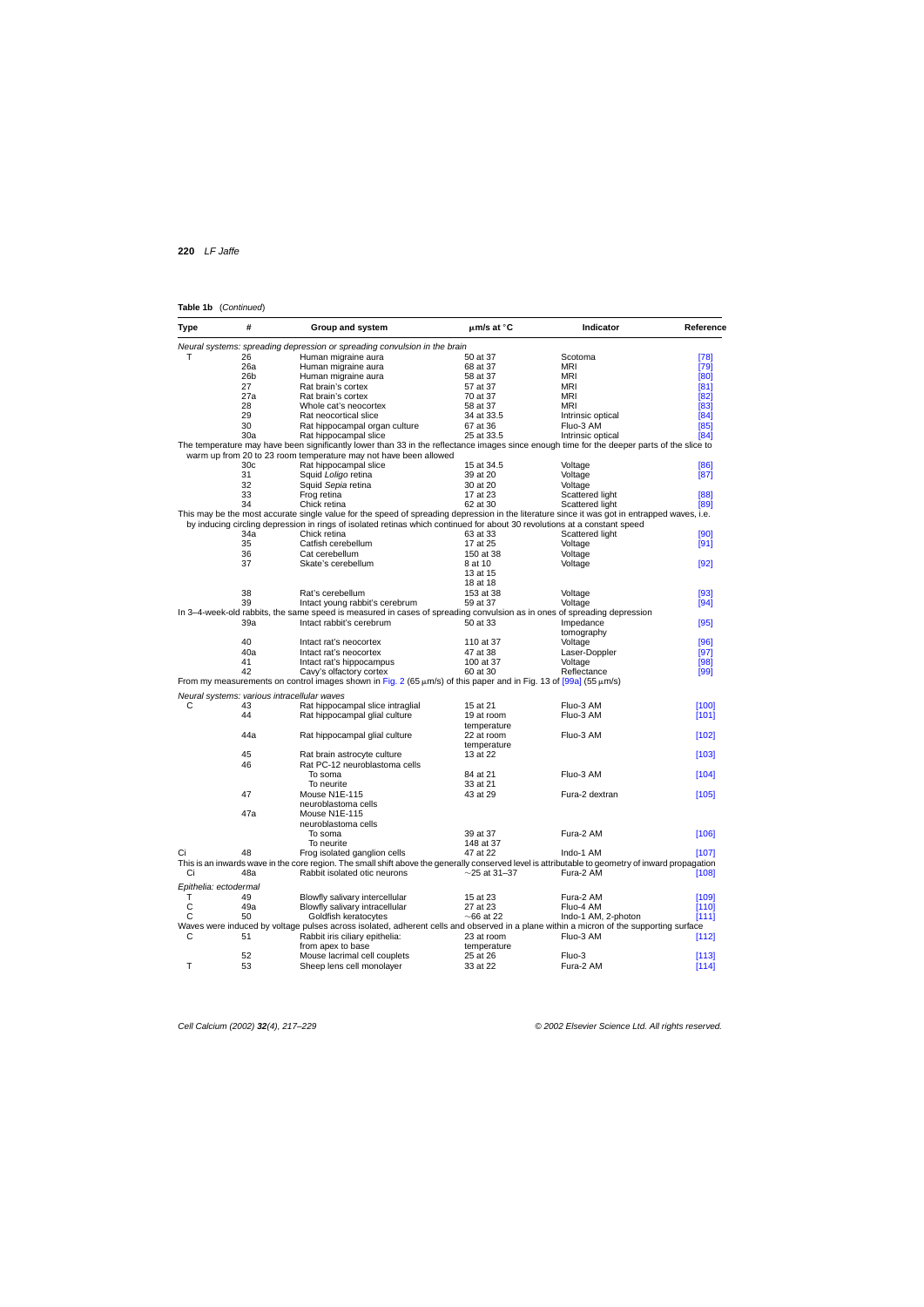<span id="page-4-0"></span>Table 1b (Continued)

| Type               | #                     | Group and system                                                                                                                          | $\mu$ m/s at °C                                            | <b>Indicator</b>      | Reference |
|--------------------|-----------------------|-------------------------------------------------------------------------------------------------------------------------------------------|------------------------------------------------------------|-----------------------|-----------|
|                    | Epithelia: endodermal |                                                                                                                                           |                                                            |                       |           |
| С                  | 54                    | Skate hepatocyte clusters                                                                                                                 | 35 at 22                                                   | Rhod 2/AM             | [115]     |
| T                  | 55                    | Rat liver tissue                                                                                                                          | $\sim$ 80 at 37                                            | Rhod 2/AM             | [116]     |
| Т                  | 55a                   | Rat liver tissue                                                                                                                          | 40 at 30                                                   | Fluo-3 AM             | [117]     |
|                    |                       | At 1 nm vasopressin, the lowest concentration which largely avoids intercellular delays                                                   |                                                            |                       |           |
| С                  | 55 <sub>b</sub>       | Rat liver hepatocyte group                                                                                                                | $\sim$ 40 at 37                                            | Fluo-3 AM             | [118]     |
| C                  | 55 <sub>c</sub>       | Rat hepatocyte's nucleus                                                                                                                  | 49 at 37                                                   | Rhod 2/AM             | [119]     |
|                    |                       |                                                                                                                                           | Stimulated by 0.5 mM Ach (Fig. 3B) or 1 mM ATP (Fig. 3C)   |                       |           |
| С                  | 56                    | Rat pancreatic acini                                                                                                                      | 58 at 37                                                   | Fluo-3 AM             | [120]     |
|                    |                       |                                                                                                                                           | With minimal stimuli of 0.1 M Ach or 0.5 nM CCK            |                       |           |
| C                  | 57                    | Mouse acinar cell clusters                                                                                                                | 20 at 26                                                   | Fura-2 AM             | [121]     |
|                    |                       |                                                                                                                                           | Stimulated by 0.5 mM Ach (Fig. 2C) or 200 pM CCK (Fig. 2D) |                       |           |
| С                  | 57a                   | Mouse acinar cell clusters                                                                                                                | 25 at 22                                                   | Fluo-3 AM             | [122]     |
|                    |                       |                                                                                                                                           | Speed along the surface                                    |                       |           |
| C                  | 57b                   | Mouse acinar cell clusters                                                                                                                | 27 at 25                                                   | Fluo AM               | [123]     |
|                    |                       |                                                                                                                                           | Speed along the surface                                    |                       |           |
|                    |                       | This value was obtained with Ach induced waves and is well within the conserved speed range; however, 13 $\mu$ m/s was observed with      |                                                            |                       |           |
|                    |                       | bombesin-induced waves. This value is somewhat below the conserved speed range                                                            |                                                            |                       |           |
| т                  | 58                    | Rat lung cell monolayer                                                                                                                   | 13 at room                                                 | Fura-2 AM             | [124]     |
|                    |                       |                                                                                                                                           | temperature                                                |                       |           |
| т                  | 59                    | Rabbit airway cell monolayer                                                                                                              | 23 at 23                                                   | Fura-2 AM             | [125]     |
|                    |                       | My estimate from authors' Fig. 3. The transtissue speed was about 60% of the transcellular one                                            |                                                            |                       |           |
|                    | 60                    | Cavy gastric parietal                                                                                                                     | $\sim$ 30 at 37                                            |                       | [126]     |
|                    |                       |                                                                                                                                           |                                                            |                       |           |
|                    | Epithelia: mesodermal |                                                                                                                                           |                                                            |                       |           |
| С                  | 61                    | Human endothelial cells                                                                                                                   | 50 at 37                                                   | Fura-2 AM             | [127]     |
| T                  | 62                    | Bovine endothelial cells                                                                                                                  | 28 at 37                                                   | Fura-2 AM             | [128]     |
| C                  | 62a                   | Bovine endothelial cells                                                                                                                  | 30 at 23                                                   | Indo-1 AM             | [129]     |
|                    |                       |                                                                                                                                           |                                                            |                       |           |
| Other systems<br>С | 63                    | Rat mast cells                                                                                                                            | 35 at room                                                 | Fluo-3 AM             |           |
|                    |                       |                                                                                                                                           |                                                            |                       | [130]     |
|                    |                       |                                                                                                                                           | temperature                                                |                       |           |
| T                  | 64                    | Rat leukemic mast cell layer                                                                                                              | 8 at 25                                                    | Fura-2 AM             | [131]     |
| С                  | 65                    | Frog melanotropes' cytoplasm                                                                                                              | 33 at 20                                                   | AM fluorescents       | [132]     |
| С                  | 65a                   | <b>Nucleus</b>                                                                                                                            | 80 at 20                                                   |                       |           |
| Ci                 | 65b                   |                                                                                                                                           | 40 at 20                                                   | Fura-red AM           | [133]     |
|                    |                       | These are repetitive, spontaneous waves in isolated, flattened cells. They should have been tightly adherent since they were plated on    |                                                            |                       |           |
|                    |                       | polylysine coated surfaces. Observations were apparently in a plane a micron from the supporting surface                                  |                                                            |                       |           |
| С                  | 67                    | Rat retinal pigmented cells                                                                                                               | 30 at 37                                                   | Fluo-3 AM             | [134]     |
|                    |                       | (intracellular speeds in                                                                                                                  |                                                            |                       |           |
|                    |                       | nondystrophic cells)                                                                                                                      |                                                            |                       |           |
| С                  | 68                    | Rat megakaryocytes                                                                                                                        | 35 at 23                                                   | Fura-2 AM             | [135]     |
|                    | 69                    | Chick embryo osteoclasts                                                                                                                  | 21 at 20 (? [136a])                                        | Fura-2 AM             | [136]     |
|                    |                       | These were in a medium bearing 10% fetal calf serum when plated. So they should have been only loosely adherent to the supporting surface |                                                            |                       |           |
| С                  | 70                    | Human prostate cancer cell line                                                                                                           | 23 at 36                                                   | Fluo-3 AM             | [137]     |
| C                  | 71                    | Human HeLa cell line                                                                                                                      | $\sim$ 16 at 24                                            | Fluo-3 AM             | [138]     |
|                    |                       |                                                                                                                                           | Measured from author's Fig. 1a                             |                       |           |
| С                  | 71a                   | Rat glial precursor cells                                                                                                                 | 150 at 37                                                  | Fluo AM's             | [138a]    |
| C                  | 72                    | Cell-free extract from                                                                                                                    | 45 at room T                                               | Fluo-3 or -4          | [139]     |
|                    |                       | pig skeletal muscle                                                                                                                       |                                                            |                       |           |
| Ci                 | 73                    | Chara cytoplasmic droplet                                                                                                                 | 15 at 23                                                   | <b>Rotation stops</b> | [140]     |
|                    |                       |                                                                                                                                           | From authors' Fig. 4                                       |                       |           |
|                    |                       |                                                                                                                                           |                                                            |                       |           |

'C' means a wave within a cell and such data are plotted in [Fig. 1B. '](#page-5-0)T' means a wave across a tissue or monolayer and such data plotted in [Fig. 1C; '](#page-5-0)i' means an inwards wave.<br>a Via letters from Drs Wier, Lederer and Cannell.

b From the authors' Fig. 8C.

In one very interesting—and perhaps key report [\(Table 1b'](#page-2-0)s case #16 based upon [\[60\]\)](#page-10-0) speeds across ventriculocytes which are near the center of the conserved range were observed. In this paper (and also—if less clearly—in [Table 1b'](#page-2-0)s case #15dd—a low amplitude calcium wave was propagated *without any cell contraction*. Moreover (higher amplitude?) calcium waves—likewise through guinea pig ventriculocytes and from the same

laboratory—were elicited by tripling the extracellular potassium level and thereby increasing intracellular calcium. These cells in a high potassium medium—unlike those in serum level potassium—seemed to undergo a contractile wave along with the calcium one. So these findings suggest that the anomalously high speeds across some ventriculocyte preparations are propagated by contraction.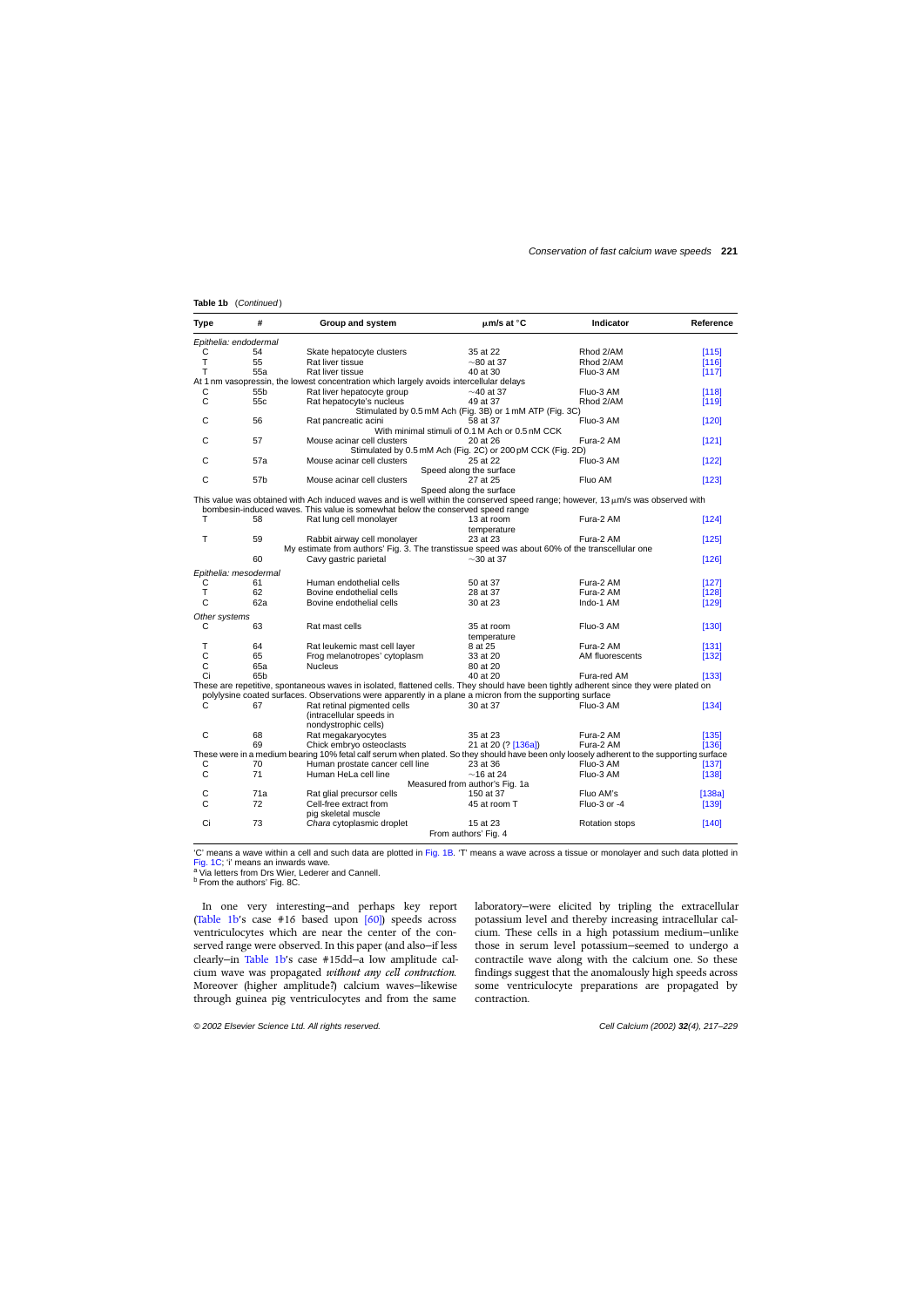<span id="page-5-0"></span>

**Fig. 1** (A) The speeds of egg activation or fertilization waves vs. temperature. Despite the fact that these data are from eggs which come from a fucoid alga and a sponge up to a shrimp and two rodents, most speeds lie within a 2–3-fold range at a given temperature. The speeds rise 2.7-fold per 10 ℃ over the available range of 8–32 ℃. Extrapolation (not shown) predicts a speed of about 50 µm/s for the first fertilization wave across the human egg at body temperature. (B) The speeds of intracellular fast calcium waves within fully active cells vs. temperature. Although these data are from cells that go from droplets of algal cytoplasm (#73) up to the human brain (#26 and 26b), most speeds lie within a 3–4-fold range at a given temperature. The mean speed—of about 15  $\mu$ m/s at 20 °C—is about twice that for the egg activation waves shown in (A). However, the collective  $Q_{10}$  is 2.7-fold per 10 °C as it is for activation waves. The waves in the upper outliers marked with a triangle may be propagated by CICE or calcium-induced calcium entry instead of CICR or calcium-induced calcium release. The value marked with a large open circle (#34) was from a wave entrapped within a retinal ring, may be the most accurate one ever measured and serves to compare these data with those through tissues shown in (C). (C) The speeds of fast calcium waves through tissues vs. temperature. The data come from very diverse systems including streak stage chicks (#7–7a), skate cerebella (#37), blowfly salivaries (#49), rat livers (#55) and the human brain during a migraine attack (#26–26b). Nevertheless, most of the data lie within a 2–3-fold range at a given temperature.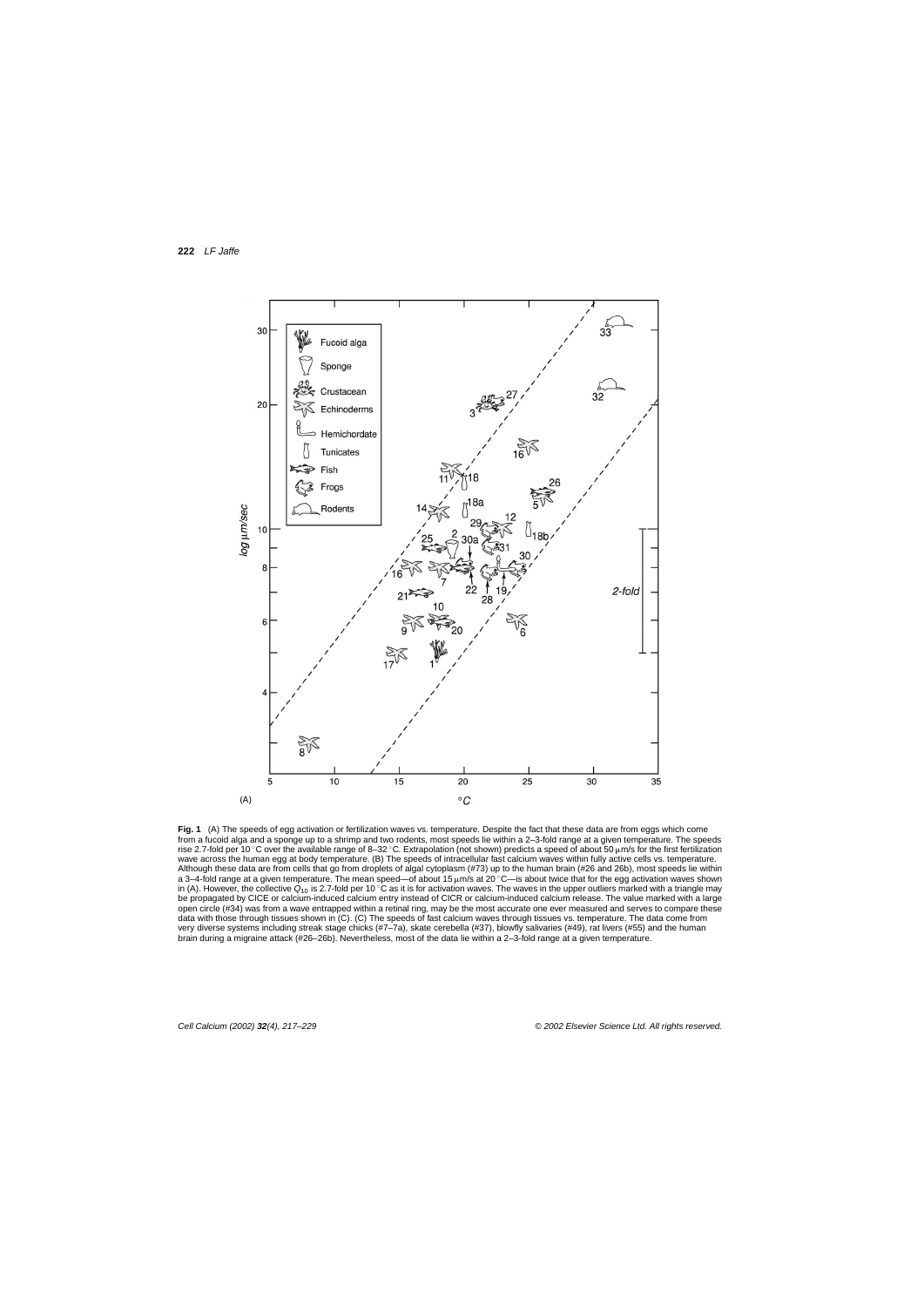

The important class of slow calcium waves may also be propagated by contraction  $[4]$ ; however, in the ultraflat ventriculocytes, the obvious site of stretch sensitive channels would be in the plasma membrane rather than the ER. Local subsurface contraction could not stretch

the nearby plasma membrane so as to open such channels if the cell were too loosely attached to the support so the suggested mechanism should only work for cells that are tightly attached to the support. With this in mind, I sought evidence favoring tight or loose attachment in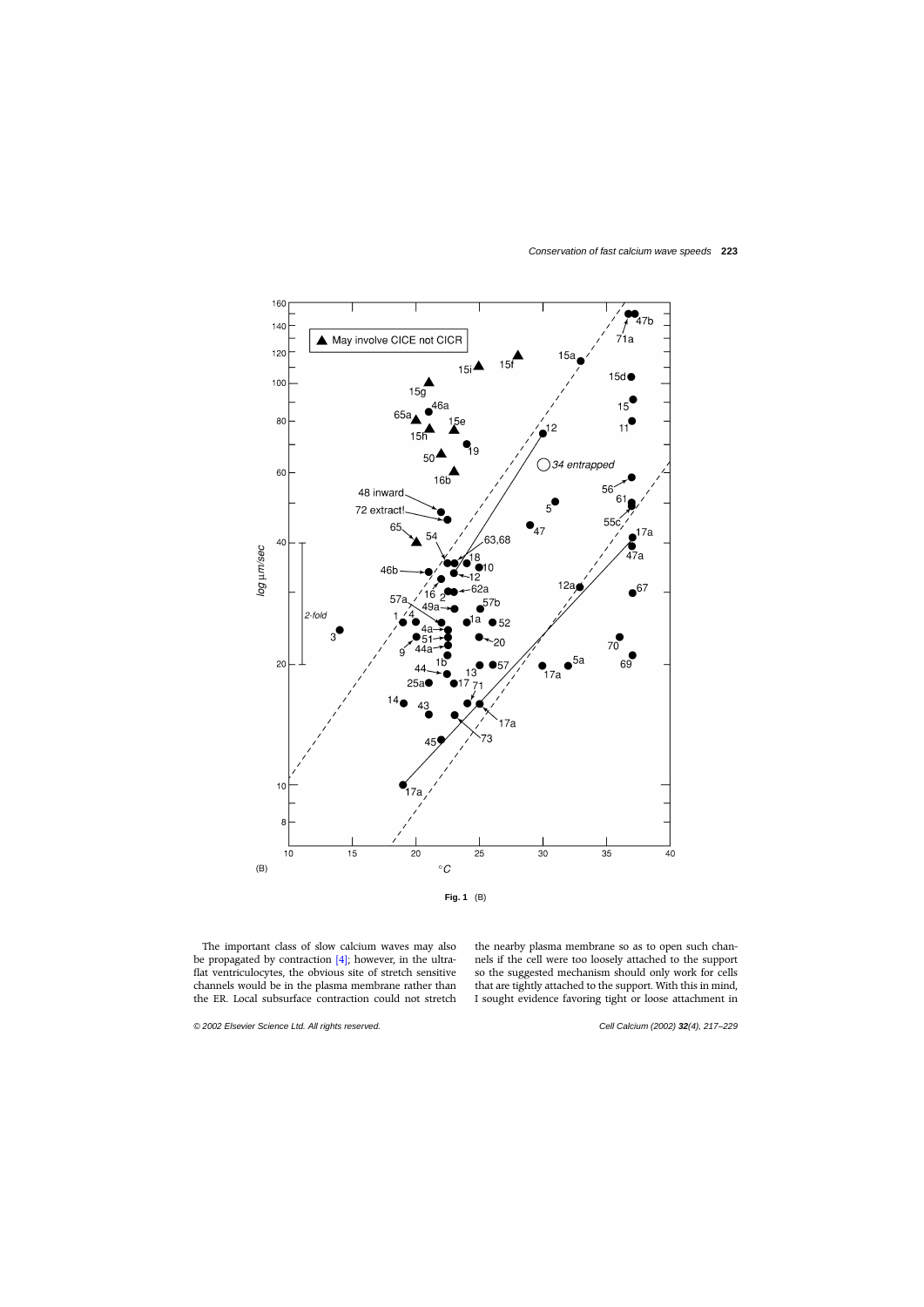

the dozen or so reports of isolated ventriculocyte calcium wave speeds and have summarized this evidence in [Table 1b. W](#page-2-0)ith one exception, the evidence does show the expected correlation between tight attachment and high speed. Moreover, in two other studies of isolated, flattened and adherent cells—that on goldfish keratocytes (case #50 via papers [\[111\]\)](#page-11-0) and on *Xenopus* pituitary melanotropes (case #65 via papers [\[132–134\]\)—](#page-11-0)in both of these, calcium wave speeds were likewise 2–3-fold above the conserved range of fast wave speeds.

I would therefore propose that these high speeds—which are shown as dark triangles  $(\triangle)$  in Fig. 1B-are propagated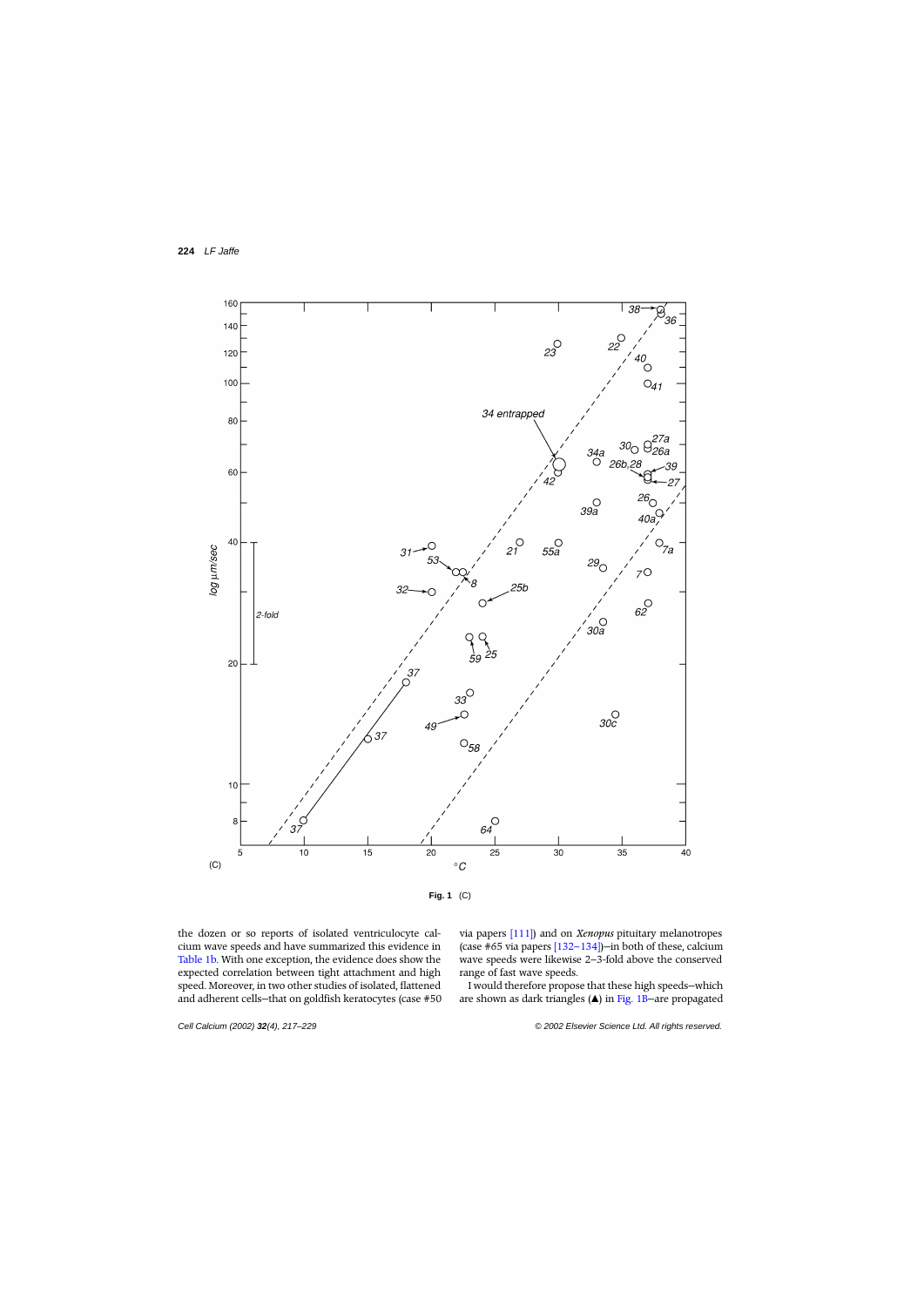

<span id="page-8-0"></span>

**Fig. 2** Main classes of calcium waves based upon speed at room temperature. Note how narrow the ranges of fast waves are in this context; f, fertilization waves. Ultrafast means calcium propagated action potentials; slow, stretch propagated waves; ultraslow, various developmental ones. Modified from [3,4].

by what could be called calcium-induced calcium entry or perhaps better, *stretch propagated calcium entry* (SPCE). In it, local calcium entry would raise subsurface calcium. This would induce local contraction. This contraction would open nearby stretch-sensitive calcium channels in the plasmalemma so as to allow nearby calcium entry, and thus, continue the propagation cycle. It may be objected that these high speeds are not reduced by lowering calcium levels in the general medium. However, the proposed cycle would be propagated along the space *under* a plated ventriculocyte where calcium levels would be set by rapid local mechanisms and would be unaffected by calcium levels in the perfusion medium. Just before submitting this paper I read (or reread?) a very similar model that was put forward in 1995 by Wiltink et al. to explain their observations of fast waves through isolated osteoclasts. While I have developed an SPCE model to explain anomalously fast waves through certain preparations under highly artificial conditions, the SPCE model of Wiltink et al. has clear implications for natural bone development and remodeling.

In conclusion, this compilation indicates that all biological waves which move at about  $10-30 \mu m/s$  at  $20 °C$ (with temperature corrections shown in [Fig. 1A–C\)](#page-5-0) are propagated by the same fast wave mechanism. This is a reaction/diffusion one which is governed by the Luther equation in which the velocity, *V* is neither limited by the speed of the calcium-induced calcium release reaction (CICR), *k* nor by the diffusion constant of free calcium, *D*. Rather, velocity depends upon the square root of the product of *k* and *D* [2].

## $V \propto \sqrt{kD}$

Finally, one may ask why evolution has conserved the mechanism of fast calcium waves. I would again suggest that it did so since they are propagated by a multiprotein, ER machine that is too complex and too vital to change after the ER's invention  $[4]$ . Moreover, I would again suggest that this complexity lies in a machine that drives two tandem waves of calcium that are just outside of and also within the ER and that both reinforce and constrain each other [\[144\].](#page-12-0)

#### **ACKNOWLEDGEMENTS**

This work was supported by the National Library of Medicine via grant #1 G13LM07022-01.

#### **REFERENCES**

- 1. Gilkey JC, Jaffe LF, Ridgway EB, Reynolds GT. A free calcium wave traverses the activating egg of the medaka, *Oryzias latipes*. *J Cell Biol* 1978; **76**: 448–466.
- 2. Jaffe LF. The path of calcium in cytosolic calcium oscillations: a unifying hypothesis. *Proc Natl Acad Sci USA* 1991; **88**: 9883–9887.
- 3. Jaffe LF. Organization of early development by calcium patterns. *Bioessays* 1999; **21**: 657–667.
- 4. Jaffe LF, Créton R. On the conservation of calcium wave speeds. *Cell Calcium* 1998; **24**: 1–8.
- 5. Knapp E. Entwicklungsphysiologie Untersuchungen an Fucaceen-Eiern. *Planta* 1931; **14**: 731–751.
- 6. Kume M. Note on the early development of *Tethya serica* Lebwohl, a tetraxonian sponge. *Natl Sci Rep Ochanomizu Univ* 1952; **3**: 63–67.
- 7. Lindsay LL, Hertzler PL, Clark WH. Extracellular Mg2<sup>+</sup> induces an intracellular  $Ca^{2+}$  wave during oocyte activation in the marine shrimp *Sicyonis ingentis*. *Dev Biol* 1992; **152**: 94–102.
- 8. Moser F. Studies on a cortical layer response to stimulating agents in the *Arbacia* egg. *J Exp Zool* 1939; **80**: 423–472.
- 9. Dan JC, Dan K. Early development of *Comanthus japonica*. *Jpn J Zool* 1941; **9**: 565–574.
- 10. Kacser H. The cortical changes on fertilization of the sea urchin egg. *J Exp Biol* 1955; **32**: 451–467.
- 11. Ginzburg AS. The mechanism of blocking of polyspermia in echinoderms. *Dokl Akad Nauk SSSR* 1964; **152**: 1232–1235.
- 12. Paul M, Epel D. Fertilization—associated light-scattering changes in eggs of the sea urchin *Strongylocentrotus purpuratus*. *Exp Cell Res* 1971; **65**: 281–288.
- 13. Eisen A, Reynolds GT. Calcium transients during early development in single starfish (*Asterias forbesi*) oocytes. *J Cell Biol* 1984; **99**: 1878–1882.
- 14. Eisen A, Kiehart DP, Wieland SJ, Reynolds GT. Temporal sequence and spatial distribution of early events of fertilization in single sea urchin eggs. *J Cell Biol* 1984; **99**: 1647–1654.
- 15. Yoshimoto Y, Iwamatsu T, Hirano K-I, Hiramoto Y. The wave pattern of free calcium release upon fertilization in medaka and sand dollar eggs. *Dev Growth Differ* 1986; **28**: 583–596.
- 16. Swann K, Whitaker M. The part played by inositol trisphosphate and calcium in the propagation of the fertilization wave in sea urchin eggs. *J Cell Biol* 1986; **103**: 2333–2342.
- 17. Hafner M, Petzelt C, Nobiling R, Pawley JB, Kramp D, Schatten G. Wave of free calcium at fertilization in the sea urchin egg visualized with fura-2. *Cell Motil Cytoskeleton* 1988; **9**: 271–277.
- 18. Hamaguchi Y, Hamaguchi MS. Simultaneous investigation of intracellular  $Ca^{2+}$  increase and morphological events upon fertilization in the sand dollar egg. *Cell Struct Funct* 1990; **15**: 159–162.
- 19. Stricker SA. Repetitive calcium waves induced by fertilization in the nemertian worm *Cerebratulus lacteus*. *Dev Biol* 1996; **176**: 243–263.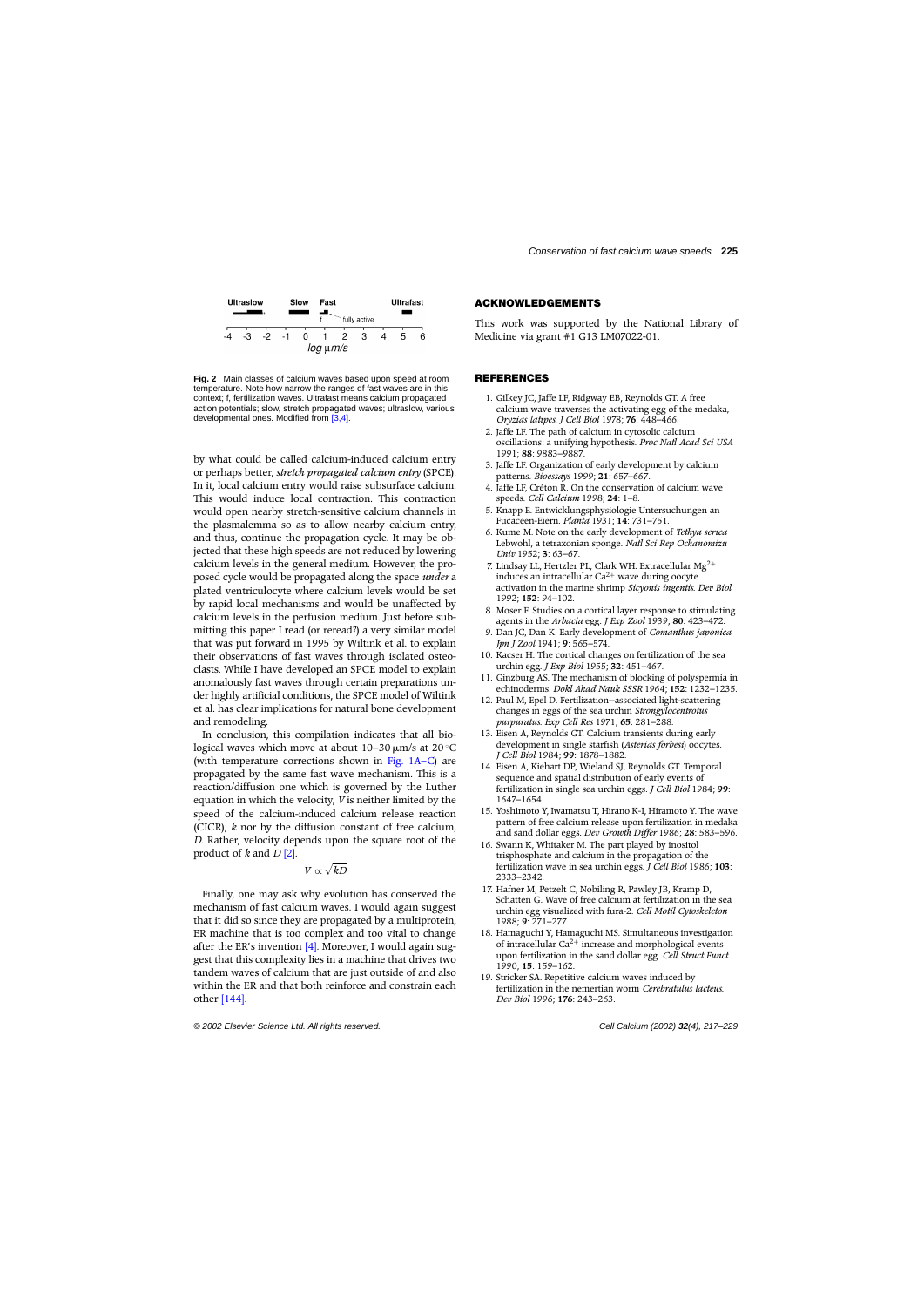- <span id="page-9-0"></span>20. Speksnijder JE, Sardet C, Jaffe LF. The activation wave of calcium in the ascidian egg and its role in ooplasmic segregation. *J Cell Biol* 1990; **110**: 1589–1598.
- 21. Yoshida M, Sensui N, Inoue T, Morisawa M, Mikoshiba K. Role of two series of  $Ca^{2+}$  oscillations in activation of ascidian eggs. *Dev Biol* 1998; **203**: 122–133.
- 22. Wilding M, Marino M, Monfrecola V, Dale B. Meiosis-associated calcium waves in ascidian oocytes are correlated with the position of the male centrosome. *Zygote* 2000; **8**: 285–293.
- 23. Colwin LH, Colwin AL. Fertilization changes in the membranes and cortical granular layer of the egg of *Saccoglossus lowalevskii* (Enteropneusta). *J Morphol* 1954; **95**: 1–46.
- 24. Yamamoto T. Physiology of fertilization and activation of the egg of the sand lamprey. *Zool Mag (Tokyo)* 1947; **57**: 164–166.
- 25. Thomopoulos A. Sur l'oeuf de *Perca fluviatilis* L. *Bull Soc Zool Fr* 1953a; **78**: 106–114.
- 26. Thomopoulus A. Sur l'oeuf de l'epinoche *Gasterosteus aculeatus* L. *Bull Soc Zool Fr* 1953b; **78**: 142–149.
- 27. Kusa M. Studies on cortical alveoli in some teleostean eggs. *Embryologia* 1956; **3**: 141–153.
- 28. Yoshimoto Y, Iwamatsu T, Hirano K-I, Hiramoto Y. The wave pattern of free calcium release upon fertilization in medaka and sand dollar eggs. *Dev Growth Differ* 1986; **28**: 583–596.
- 29. Goldenberg M, Elinson RP. Animal/vegetal differences in cortical granule exocytosis during activation of the frog egg. *Dev Growth Differ* 1980; **22**: 345–356.
- 30. Kubota HY, Yoshimoto Y, Yoneda M, Hiramoto Y. Free activation wave upon activation in Xenopus eggs. *Dev Biol* 1987; **119**: 129–136.
- 31. Busa W, Nuccitelli R. An elevated free cytosolic  $Ca^{2+}$  wave follows fertilization in eggs of the frog, *Xenopus laevis*. *J Cell Biol* 1985; **100**: 1325–1329.
- 32. Galione A, McDougall A, Busa WB, Willmott N, Gillott I, Whitaker M. Redundant mechanisms of calcium-induced calcium release underlie calcium waves during fertilization of sea urchin eggs. *Science* 1993; **261**: 348–352.
- 33. Yao Y, Choi J, Parker I. Quantal puffs of intracellular  $Ca^{2+}$ evoked by inositol trisphosphate in *Xenopus* oocytes. *J Physiol* 1995; **482.3**: 533–553.
- 34. Fontanilla RA, Nuccitelli RA. Characterization of the sperm-induced calcium wave in *Xenopus* eggs using confocal microscopy. *Biophys J* 1998; **75**: 2087–2097.
- 35. Miyazaki S-I, Hashimoto N, Yoshimoto Y, Kishimoto T, Igusa Y, Hiramoto Y. Temporal and spatial dynamics of the periodic increase in intracellular free calcium at fertilization of golden hamster eggs. *Dev Biol* 1986; **118**: 259–267.
- 36. Deguchi R, Shirakawa H, Oda S, Mohri T, Miyazaki S. Spatiotemporal analysis of  $Ca^{2+}$  waves in relation to the sperm entry site and animal–vegetal axis during  $Ca^{2+}$ oscillations in fertilized mouse eggs. *Dev Biol* 2000; **218**: 299–313.
- 37. DeLisle S, Welsh MJ. Inositol trisphosphate is required for the propagation of calcium waves in *Xenopus* oocytes. *J Biol Chem* 1992; **267**: 7963–7966.
- 38. Girard S, Clapham D. Acceleration of intracellular calcium waves in *Xenopus* oocytes by calcium influx. *Science* 1993; **260**: 229–232.
- 39. Camacho P, Leichleiter JD. Increased frequency of calcium waves in *Xenopus laevis* oocytes that express a calcium-ATPase. *Science* 1993; **260**: 226–229.
- 40. Callameras N, Marchant JS, Sun X-P, Parker I. Activation and co-ordination of InsP<sub>3</sub>-mediated elementary  $Ca^{2+}$

events during global Ca2<sup>+</sup> signals in *Xenopus* oocytes. *J Physiol* 1998; **509.1**: 81–91.

- 41. Jouaville LS, Ichas F, Holmuhamedov L, Camacho P, Leichleiter J. Synchronization of calcium waves by mitochondrial substrates in *Xenopus laevis* oocytes. *Nature* 1995; **377**: 438–441.
- 42. Eckberg WR, Miller AL. Propagated and nonpropagated calcium transients during egg activation in the annelid *Chaetopterus*. *Dev Biol* 1995; **172**: 654–664.
- 43. Wilding M, Marino M, Monfrecola V, Dale B. Meiosis-associated calcium waves in ascidian oocytes are correlated with the position of the male centrosome. *Zygote* 2000; **8**: 285–293.
- 44. Tesarik J, Testart J. Treatment of sperm-injected human oocytes with  $Ca^{2+}$  ionophore supports the development of Ca2<sup>+</sup> oscillations. *Biol Reprod* 1994; **51**: 385–391.
- 45. Stern C, Goodwin B. Waves and periodic events during primitive streak formation in the chick. *J Embryol Exp Morphol* 1977; **41**: 15–22.
- 46. Drews U, Mengis W. Contraction wave in the chick blastoderm induced by muscarinic stimulation. *Anat Embryol* 1990; **182**: 447–454.
- 47. Barber B, da Cruz MJB, DeLeon J, Fluck RA, Hasenfeld MP, Unis LA. Pacemaker region in a rhythmically contracting embryonic epithelium, the enveloping layer of *Oryzias latipes*, a teleost. *J Exp Zool* 1987; **242**: 35–42.
- 48. Reuben JP, Brandt PW, Grundfest H. Regulation of myoplasmic calcium concentration in intact crayfish muscle fibers. *J Mechanochem Cell Motil* 1974; **2**: 269–285.
- 49. Chawla S, Skepper JN, Hockaday AR, Huang CL-H. Calcium waves induced by hypertonic solutions in intact frog skeletal muscle fibres. *J Physiol* 2001; **536.2**: 351–359.
- 50. Minimakawa T, Cody SH, Williams DA. In situ visualization of spontaneous calcium waves within perfused whole rat heart by confocal by confocal imaging. *Am J Physiol* 1997; **272**: H236–H243.
- 51. Kort AA, Capogrossi MC, Lakatta EG. Frequency, amplitude, and propagation velocity of spontaneous  $Ca^{2+}$ -dependent contractile waves in intact adult rat cardiac muscle and isolated myocytes. *Circ Res* 1985; **57**: 844–855.
- 52. Wier WG, ter Keurs HEDJ, Marban E, Gao WD, Balke CW.  $Ca<sup>2+</sup>$  'sparks' and waves in intact ventricular muscle resolved by confocal imaging. *Circ Res* 1997; **81**: 462–469.
- 53. Ruehlmann DOD, Lee C-H, Poburko Dvan Breeman C. Asynchronous  $Ca^{2+}$  waves in intact venous smooth muscle. *Circ Res* 2000; **86**: e72–e79.
- 54. Blatter LA, Wier WG. Agonist-induced  $|Ca^{2+}|\right|$  waves and  $Ca^{2+}$ -induced  $Ca^{2+}$  release in mammalian vascular smooth muscle cells. *Am J Physiol* 1992; **263**: H576–H886.
- 55. Capogrossi MC, Lakatta EG. Frequency moculation and synchronization of spontaneous oscillations in cardiac cells. *Am J Physiol* 1985; **248**: H412–H418.
- 56. Wier WG, Cannell MB, Berlin JR, Marban E, Lederer WJ. Cellular and subcellular heterogeneity of  $[Ca^{2+}]$ <sub>i</sub> in single heart cells revealed by fura-2. *Science* 1987; **235**: 325–328.
- 57. Grouselle M, Stuyvers B, Bonoron-Adele S, Besse P, Georgescauld D. Digital-imaging microscopy analysis of calcium release from sarcoplasmic reticulum in single rat cardiac myocytes. *Pfluegers Arch Eur Physiol* 1991; **418**: 109–119;

(a) Engel J, Fechner M, Sowerby AJ, Finch SAE, Stier A. Anisotropic propagation of  $Ca^{2+}$  waves in isolated cardiomyocytes. *Biophys J* 1994; **66**: 1756–1762.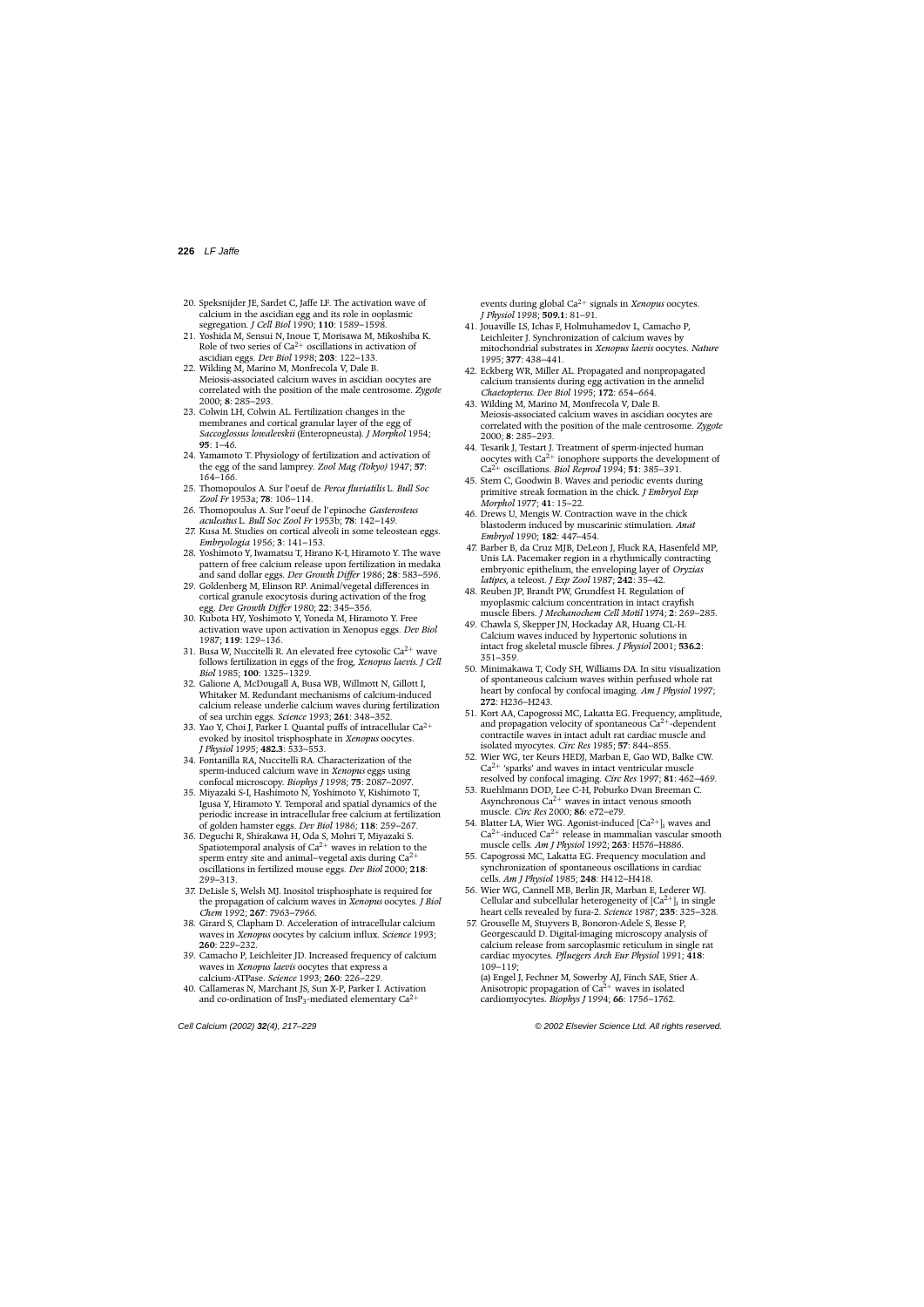- <span id="page-10-0"></span>58. Engel J, Sowerby AJ, Finch SAE, Fechner M, Stier A. Temperature dependence of  $Ca^{2+}$  wave properties in cardiomyocytes: implications for the mechanism of autocatalytic Ca2<sup>+</sup> release. *Biophys J* 1995; **68**: 40–45.
- 59. López JR, Jovanovic A, Terzic A. Spontaneous calcium waves without contraction in cardiac myocytes. *Biochem Biophys Res Commun* 1995; **214**: 781–787.
- 60. Ishida N, Urayama T, Inoue K-I, Komaru T, Takishima T. Propagation and collision characteristics of calcium waves in rat myocytes. *Am J Physiol* 1990; **259**: H940–H950.
- 61. Williams DA, Delbridge LM, Cody SH, Harris PJ, Morgan TO. Spontaneous and propagated calcium release in isolated cardiac myocytes viewed by confocal microscopy. *Am J Physiol* 1992; **262**: C731–C742.
- 62. Chen W, Steenbergen C, Levy LA, Vanc J, London RE, Murphy E. Measurement of free  $Ca^{2+}$  in sarcoplasmic reticulum in perfused rabbit heart loaded with 1,2-bis(2-amino-5,6-difluorophenoxy)ethane-*N*,*N*,*N N* tetracetic acid by 19F NMR. *J Biol Chem* 1996; **271**: 7398–7403.
- 63. López JR, Jovanovic A, Terzic A. A KATP channel opener protects cardiomyocytes from  $Ca^{2+}$  waves: a laser confocal microscopy study. *Am J Physiol* 1996; **270**: H1384–H1389.
- 64. Wussling MHP, Salz H. Nonlinear propagation of spherical calcium waves in rat cardiac myocytes. *Biophys J* 1996; **70**: 1144–1153.
- 65. Young RC, Hession RO. Paracrine and intracellular signalling mechanisms of calcium waves in cultured human uterine myocytes. *Obstet Gynecol* 1997; **90**: 928–932.
- 66. Young RC, Zhang P. The mechanism of propagation of intracellular calcium waves in cultured human uterine myocytes. *Am J Obstet Gynecol* 2001; **184**: 1228–1234.
- 67. Flucher BE, Andrews SB. Characterization of spontaneous and action potential-induced calcium transients in developing myotubes in vitro. *Cell Motil Cytoskeleton* 1993; **25**: 143–157.
- 68. Mayer EA, Kodner A, Ping Sun X, Wilkes J, Scott D, Sachs G. Spatial and temporal patterns of intracellular calcium in colonic smooth muscle. *J Membr Biol* 1992; **125**: 107–118.
- 69. Burgi P-Y, Grzywacz NM. Model for the pharmacological basis of spontaneous activity in developing retinas. *J Neurosci* 1994; **14**: 7426–7439.
- 70. Catsicas M, Bonness V, Becker D, Mobbs P. Spontaneous  $Ca<sup>2+</sup>$  transients and their transmission in the developing chick retina. *Curr Biol* 1998; **8**: 283–286.
- 71. Bansai A, Singe JH, Hwang BJ, Xu W, Beaudet A, Feller MB. Mice lacking specific nicotinic acetylcholine receptor subunits exhibit dramatically altered spontaneous activity patterns and reveal a limited role for retinal waves in forming ON and OFF circuits in the inner retina. *J Neurosci* 2000; **20**: 7672–7681.
- 72. Meister M, Wong ROL, Baylor DA, Shatz CJ. Synchronous bursts of action potentials in ganglion cells of the developing mammalian retina. *Science* 1991; **252**: 939–943.
- 73. Feller MB, Wellis DP, Stellwagen D, Werblin FS, Shatz CJ. Requirement for cholinergic synaptic transmission in the propagation of spontaneous retinal waves. *Science* 1996; **272**: 1182–1187.
- 74. Stellwagen D, Shatz CJ, Feller MB. Dynamics of retinal waves are controlled by cyclic AMP. *Neuron* 1999; **24**: 673–685.
- 75. Newman EA, Zahs KR. Calcium waves in retinal glial cells. *Science* 1997; **275**: 844–847.
- 76. Li Y, Holtzclaw LA, Russell JT. Müller cell  $Ca^{2+}$  waves evoked by purinergic receptor agonists in slices of rat retina. *J Neurophysiol* 2001; **85**: 986–994.
- 77. Newman EA. Propagation of intercellular calcium waves in retinal astrocytes and Muller cells. *J Neurosci* 2001; **21**: 2215–2223.
- 78. Lashley KS. Patterns of cerebral integration indicated by the scotomas of migraine. *Arch Neurol Psychiatr* 1941; **46**: 331–339.
- 79. Cao Y, Welch KMA, Aurora S, Vikingstad EM. Functional MRI-BOLD of visually triggered headache in patients with migraine. *Arch Neurol* 1999; **56**: 548–554.
- 80. Hadjikhani N, Sanchez del Rio M, Wu O et al. Mechanisms of migraine aura revealed by functional MRI in human visual cortex. *Proc Natl Acad Sci USA* 2001; **98**: 4687–4692.
- 81. Hasegawa Y, Latour LL, Formato JE, Sotak CH, Fisher M. Spreading waves of a reduced diffusion coefficient of water in normal and ischemic rat brain. *J Cereb Blood Flow Metab* 1995; **15**: 179–187.
- 82. Beaulieu C, Busch E, de Crespigny A, Moseley ME. Spreading waves of transient and prolonged decreases in water diffusion after subarachnoid hemorrhage in rats. *Magn Reson Med* 2000; **44**: 110–116.
- 83. Bockhorst KHJ, Smith JM, Smith MI et al. A quantitative analysis of cortical spreading depression events in the feline brain characterized with diffusion-weighted MRI. *J Magn Res* 2000; **12**: 722–733.
- 84. Basarsky TA, Duffy SN, Andrew RD, MacVicar BA. Imaging spreading depression and associated intracellular calcium waves in brain slices. *J Neurosci* 1998; **18**: 7189–7199.
- 85. Kunkler PE, Kraig RP. Calcium waves precede electrophysiological changes of spreading depression in hippocampal organ cultures. *J Neurosci* 1998; **18**: 3416–3425.
- 86. Aitken PG, Tombaugh GC, Turner DA, Somjen GG. Similar propagation of SD and hypoxic SD-like depolarization in rat hippocampus recorded optically and electrically. *J Neurophysiol* 1998; **80**: 1514–1521.
- 87. Schadé JP, Collewijn H. Neurological studies on cephalopods. I. Spreading depression and impedance changes in the retina. *Neth J Sea Res* 1964; **2**: 123–144.
- 88. Gouras P. Spreading depression of activity in amphibian retina. *Am J Physiol* 1958; **195**: 28–32.
- 89. Martins-Ferreira H, Oliveira-Castro G, Struchner CJ, Rodrigues PS. Circling spreading depression in isolated chick retina. *J Neurophysiol* 1974; **37**: 773–784.
- 90. Gorelova NA, Bures J. Spiral waves of spreading depression in the isolated chicken retina. *J Neurobiol* 1983; **14**: 353–363.
- 91. Kraig RP, Nicholson C. Extracellular ionic variations during spreading depression. *Neuroscience* 1978; **3**: 1045–1059.
- 92. Young W. Spreading depression in elasmobranch cerebellum. *Brain Res* 1980; **199**: 113–126.
- 93. Tobiasz C, Nicholson C. Tetrodotoxin resistant propagation and extracellular sodium changes during spreading depression in rat cerebellum. *Brain Res* 1982; **241**: 329–333.
- 94. Schadé JP. Maturational aspects of EEG and of spreading depression in rabbit. *J Neurophysiol* 1959; **22**: 245–257.
- 95. Boone K, Lewis AM, Holder DS. Imaging of cortical spreading depression by EIT: implications for localization of epileptic foci. *Physiol Meas* 1994; **15**: A189–A198.
- 96. Albe-Fessard D, Sanderson P, Condes-Lara M, Delandsheer E, Giuffrida R, Cesaro P. Utilisation de la depression envahissante de Leão pur l'etude de relations entre structures centrales. *An Acad Bras Cienc* 1984; **56**: 371–383.
- 97. Lauritzen M, Fabricius M. Real time laser-Doppler perfusion imaging of cortical spreading depression in rat neocortex. *Neuroreport* 1995; **6**: 1271–1273.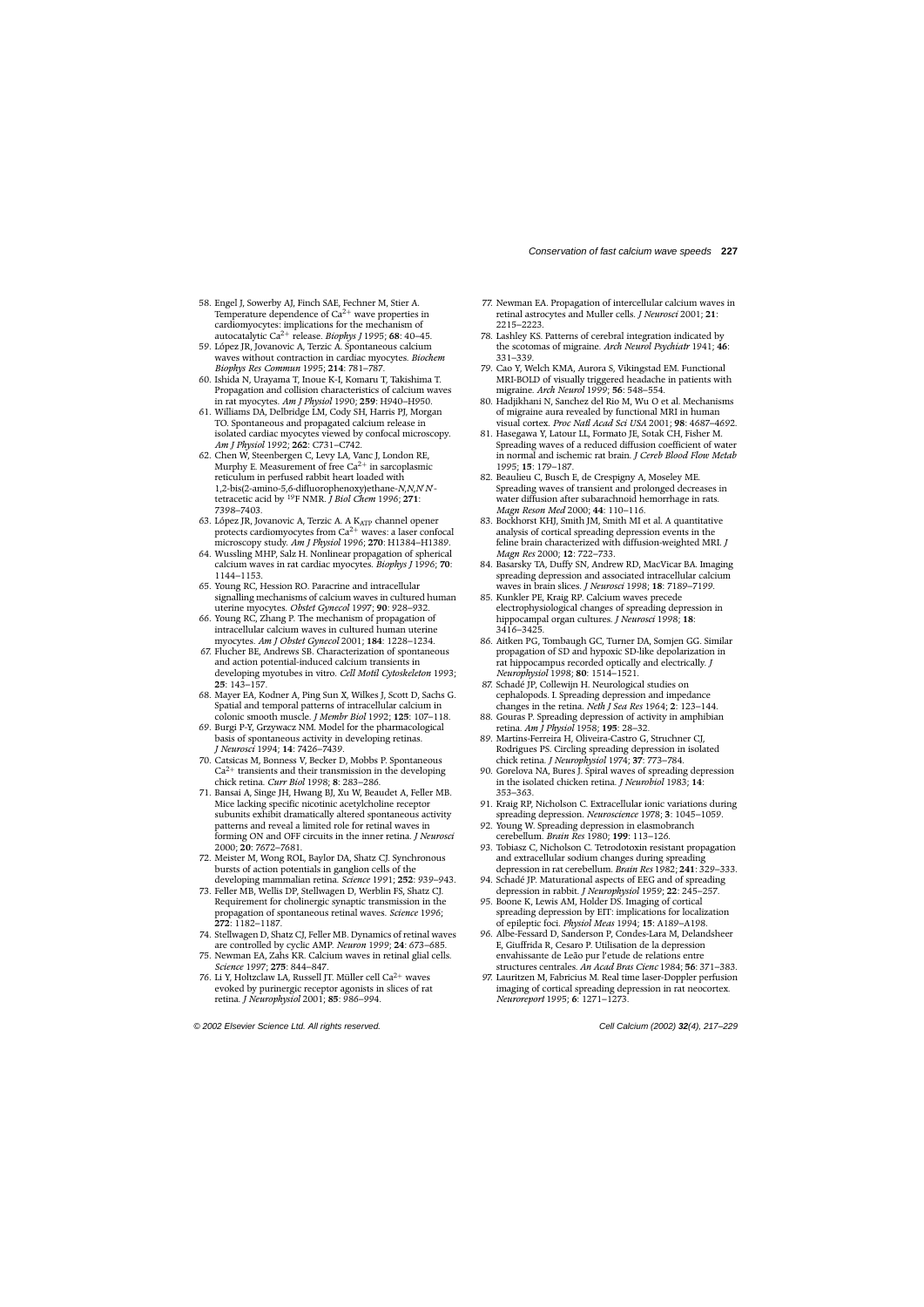- <span id="page-11-0"></span>98. Herreras O, Somjen GG. Propagation of spreading depression among dendrites and somata of the same cell population. *Brain Res* 1993; **610**: 276–282.
- 99. Federico P, MacVicar BA. Imaging the induction and spread of seizure activity in the isolated brain of the guinea pig. *J Neurophysiol* 1996; **76**: 3471–3492; (a) Federico P, Borg SG, Salkaukus AG, MacVicar BA. Mapping patterns of neuronal activity and seizure propagation by imaging intrinsic optical signals in the isolated whole brain of the guinea-pig. *Neuroscience* 1994; **58**: 461–480.
- 100. Dani JW, Chernjavsky A, Smith SJ. Neuronal activity triggers  $Ca^{2+}$  waves in hippocampal astrocyte network. *Neuron* 1992; **8**: 429–440.
- 101. Cornell-Bell AH, Finkbeiner SM, Cooper SM, Smith SJ. Glutamate induces calcium waves in cultured astrocytes. *Science* 1990; **247**: 470–473.
- 102. Finkbeiner S. Calcium waves in astrocytes—filling in the gaps. *Neuron* 1992; **8**: 1101–1108.
- 103. Yagodin SV, Holtzclaw L, Sheppard CA, Russell JT. Nonlinear propagation of agonist-induced cytoplasmic calcium waves in single astrocytes. *J Neurobiol* 1994; **25**: 265–280.
- 104. Reber BFX, Schindelholz B. Detection of a trigger zone of bradykinin-induced fast calcium waves in PC12 neurites. *Pflugers Arch* 1996; **432**: 893–903.
- 105. Wang SS, Thompson SH. Local positive feedback by calcium in the propagation of intracellular calcium waves. *Biophys J* 1995; **69**: 1683–1697.
- 106. Fink CC, Slepchenko B, Moraru II, Watras J, Schaff JC, Loew LM. An image-based model of calcium waves in differentiated neuroblastoma cells. *Biophys J* 2000; **79**: 163–183.
- 107. Hua S-Y, Liu C, Lu F-M, Nohmi M, Kuba K. Modes of propagation of  $Ca^{2+}$ -induced  $Ca^{2+}$  release in bullfrog sympathetic ganglion cells. *Cell Calcium* 2000; **27**: 195–204.
- 108. Nohmi M, Hua S-Y, Liu C, Kuba K. Ryanodine- and thapsigargin-Ca<sup>2+</sup>-induced Ca<sup>2+</sup> release is primed by lowering external Ca<sup>2+</sup> in rabbit autonomic neurons. *Pflugers Arch Eur J Physiol* 2000; **440**: 588–599.
- 109. Zimmerman B, Walz B. The mechanism mediating regenerative intercellular  $Ca^{2+}$  waves in the blowfly salivary gland. *EMBO J* 1999; **18**: 3222–3231.
- 110. Zimmermann B. Subcellular organization of agonist-evoked  $Ca^{2+}$  waves in the blowfly salivary gland. *Cell Calcium* 2000; **27**: 297–307.
- 111. Brust-Mascher I, Webb WW. Calcium waves induced by large voltage pulses in fish keratocytes. *Biophys J* 1998; **75**: 1669–1678.
- 112. Hirata K, Nathanson MH, Burgstahler AD, Okazaki K, Mattei E, Sear ML. Relationship between inositol 1,4,5-trisphosphate receptor isoforms and subcellular  $Ca^{2+}$ signaling patterns in nonpigmented ciliary epithelia. *Invest Ophthamol Vis Sci* 1999; **40**: 2046–2053.
- 113. Toescu EC, Lawrie AM, Petersen OH, Gallacher DV. Spatial and temporal distribution of agonist-evoked cytoplasmic  $Ca<sup>2+</sup>$  signals in exocrine acinar cells analysed by digital image microscopy. *EMBO J* 1992; **11**: 1623–1629.
- 114. Churchill GC, Louis CF. Roles of  $Ca^{2+}$ , inositol trisphosphate and cyclic ADP-ribose in mediating intercellular Ca2<sup>+</sup> signaling in sheep lens cells. *J Cell Sci* 1998; **111**: 1217–1225.
- 115. Nathanson MH, O'Neill AF, Burgstahler AD. Primitive organization of cytosolic  $Ca^{2+}$  signals in hepatocytes from the little skate *Raja erinacea*. *J Exp Biol* 1999; **202**: 3049–3056.
- 116. Nathanson MH, Burgstahler AD, Mennone A, Fallon MB, Gonzalez CB, Saez JC. Ca<sup>2+</sup> waves are organized among hepatocytes in the intact organ. *Am J Physiol* 1995; **269**: G167–G171.
- 117. Robb-Gaspers LD, Thomas AP. Coordination of  $Ca^{2+}$ signaling by intercellular propagation of  $Ca^{2+}$  waves in the intact liver. *J Biol Chem* 1995; **270**: 8102–8107.
- 118. Nathanson MH, Burgstahler AD, Fallon MB. Multistep mechanism of polarized  $Ca^{2+}$  wave patterns in hepatocytes. *Am J Physiol* 1994; **267**: G338–G349.
- 119. Fox JL, Burgstahler AD, Nathanson MH. Mechanism of long-range  $Ca^{2+}$  signalling in the nucleus of isolated rat hepatocytes. *Biochem J* 1997; **326**: 491–495.
- 120. Nathanson MH, Padfield PJ, O'Sullivan AJ, Burgstahler AD, Jamieson JD. Mechanism of  $Ca^{2+}$  wave propagation in pancreatic acinar cells. *J Biol Chem* 1992; **267**: 18118–18121.
- 121. Toescu EC, Lawrie AM, Petersen OH, Gallacher DV. Spatial and temporal distribution of agonist-evoked cytoplasmic  $Ca<sup>2+</sup>$  signals in exocrine acinar cells analysed by digital image microscopy. *EMBO J* 1992; **11**: 1623–1629.
- 122. Gonzalez A, Pfeiffer F, Schmid A, Schulz I. Effect of intracellular pH on acetylcholine-induced  $Ca^{2+}$  waves in mouse pancreatic acinar cells. *Am J Physiol* 1998; **275**: C810–C817.
- 123. Pfeiffer F, Sternfeld L, Schmid A, Schulz I. Control of Ca2<sup>+</sup> wave propagation in mouse pancreatic acinar cells. *Am J Physiol* 1998; **274**: C663–C672.
- 124. Hinman LE, Beilman GJ, Groehler KE, Sammak PJ. Wound-induced calcium waves in alveolar type II cells. *Am J Physiol* 1997; **273**: L1242–L1248.
- 125. Sanderson MJ, Charles AC, Dirksen ER. Mechanical stimulation and intercellular communication increases intracellular Ca2<sup>+</sup> in epithelial cells. *Cell Regul* 1990; **1**: 585–596.
- 126. Tsunoda Y. Oscillatory  $Ca^{2+}$  signaling and its cellular function. *Cell Calcium* 1991; **3**: 3–17.
- 127. Jacob R. Imaging cytoplasmic free calcium in histamine stimulated endothelial cells and in fMet–Leu–Phe stimulated neutrophils. *Cell Calcium* 1990; **11**: 241–249.
- 128. Sammak PJ, Hinman LE, Tran PO, Sjaastad MD, Machen TE. How do injured cells communicate with the surviving cell monolayer? *J Cell Sci* 1997; **110**: 465–475.
- 129. Isshiki M, Ando J, Korenaga R et al. Endothelial Ca<sup>2+</sup> waves preferentially originate at specific loci in caveolin-rich cell edges. *Proc Natl Acad Sci USA* 1998; **95**: 5009–5014.
- 130. Katagiri S, Takamatsu T, Minamikawa T, Fujita S. Secretogogue-induced calcium wave shows higher and prolonged transients of nuclear calcium concentration in mast cells. *FEBS Lett* 1993; **334**: 343–346.
- 131. Osipchuk Y, Cahalan M. Cell-to-cell spread of calcium signals mediated by ATP receptors in mast cells. *Nature* 1992; **359**: 241–244.
- 132. Scheenen WJJM, Jenks BG, van Dinter RJAM, Roubos EW. Spatial and temporal aspects of Ca2<sup>+</sup> oscillations in *Xenopus laevis* melanotrope cells. *Cell Calcium* 1996; **19**: 219–227.
- 133. Koopman WJH, Hink MA, Visser JWG, Roubos EW, Jenks BG. Evidence that Ca2+-waves in *Xenopus* melanotropes depend on calcium-induced calcium release. *Cell Calcium* 1999; **26**: 59–67.
- 134. Stahlmans P, Himpens B. Properties of intra- and intercellular  $Ca^{2+}$ -wave propagation elicited by mechanical stimulation in cultured RPE cells. *Cell Calcium* 1999; **25**: 391–399.